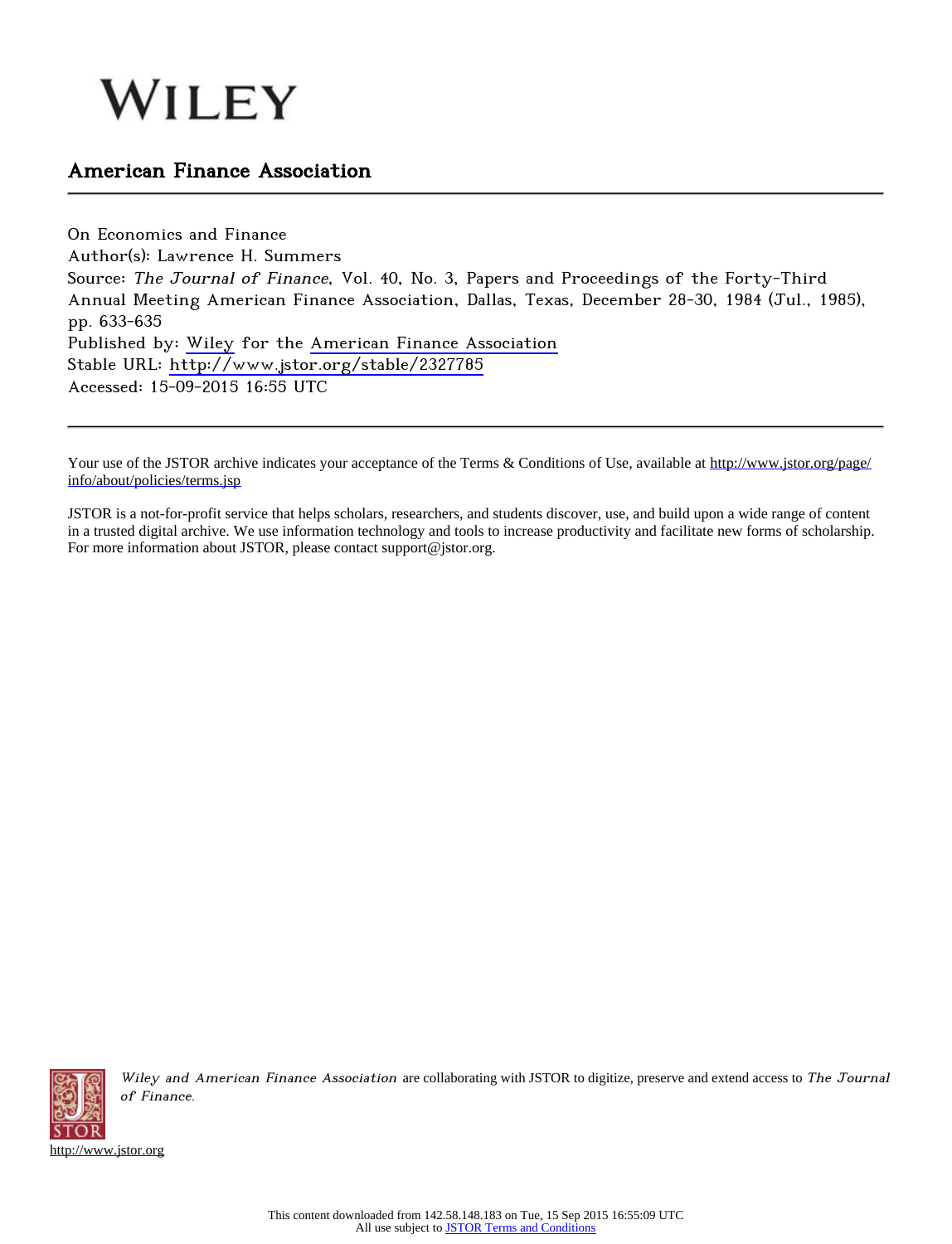## **On Economics and Finance**

### **LAWRENCE H. SUMMERS\***

**THE FIELDS OF ECONOMICS and finance are allied. Indeed finance is sometimes defined as the subfield of economics concerned with intertemporal and portfolio decisions. And yet we are increasingly witnessing the development of two cultures. Researchers in economics examine questions involving financial markets, in ways which seem to researchers in finance to be hopelessly misguided. Much research in finance is regarded by many economists as doctrinaire or trivial. The paper presented by Marsh [1] at these meetings on Euler equation tests of asset pricing models is not atypically partisan. All references to papers written by reearchers located in economics departments are critical. All reference to research by scholars located in finance departments are favorable.** 

**Even critical comment by one group of researchers on the work of the other is not terribly common. In many areas, parallel literatures have developed in economics and finance regarding the same questions with virtually no points of contact. There is a public finance and a "regular finance" literature on the role of dividend taxes. There are enormous largely unconnected literatures in both economics and finance about the effects of inflation on interest rates. Parallel literatures on agency theory and the structure of contracts have also emerged in recent years. Industrial organization and financial economists treat the phenomenon of mergers and takeovers in very different ways. The list could be multiplied. Casual observation suggests that most researchers operating in one tradition are almost entirely ignorant of basic concepts in the rival tradition.** 

**Researchers in finance who doubt this claim should ask themselves how**  frequently they have encountered concepts such as the " $q < 1$ " theory of the **effects of dividend taxes," "the Mundell-Tobin effect," or self-selection constraints. Economists who doubt this claim might note that several papers are published each year discovering in some particular context the standard finance result that increased variance raises option values. Or they might note how few events studied appear in mainline economics journals.** 

**The differences I am discussing may be clarified by considering a field of economics which could but does not exist: ketchup economics. There are two groups of researchers concerned with ketchup economics. Some general economists study the market for ketchup as part of the broader economic system. The other group is comprised of ketchup economists located in Department of Ketchup where they receive much higher salaries than do general economists. Each group has a research program.** 

**General economists are concerned with the fundamental determinants of prices and quantities in the ketchup market. They attempt to examine various factors** 

**<sup>\*</sup> National Bureau of Economic Research.**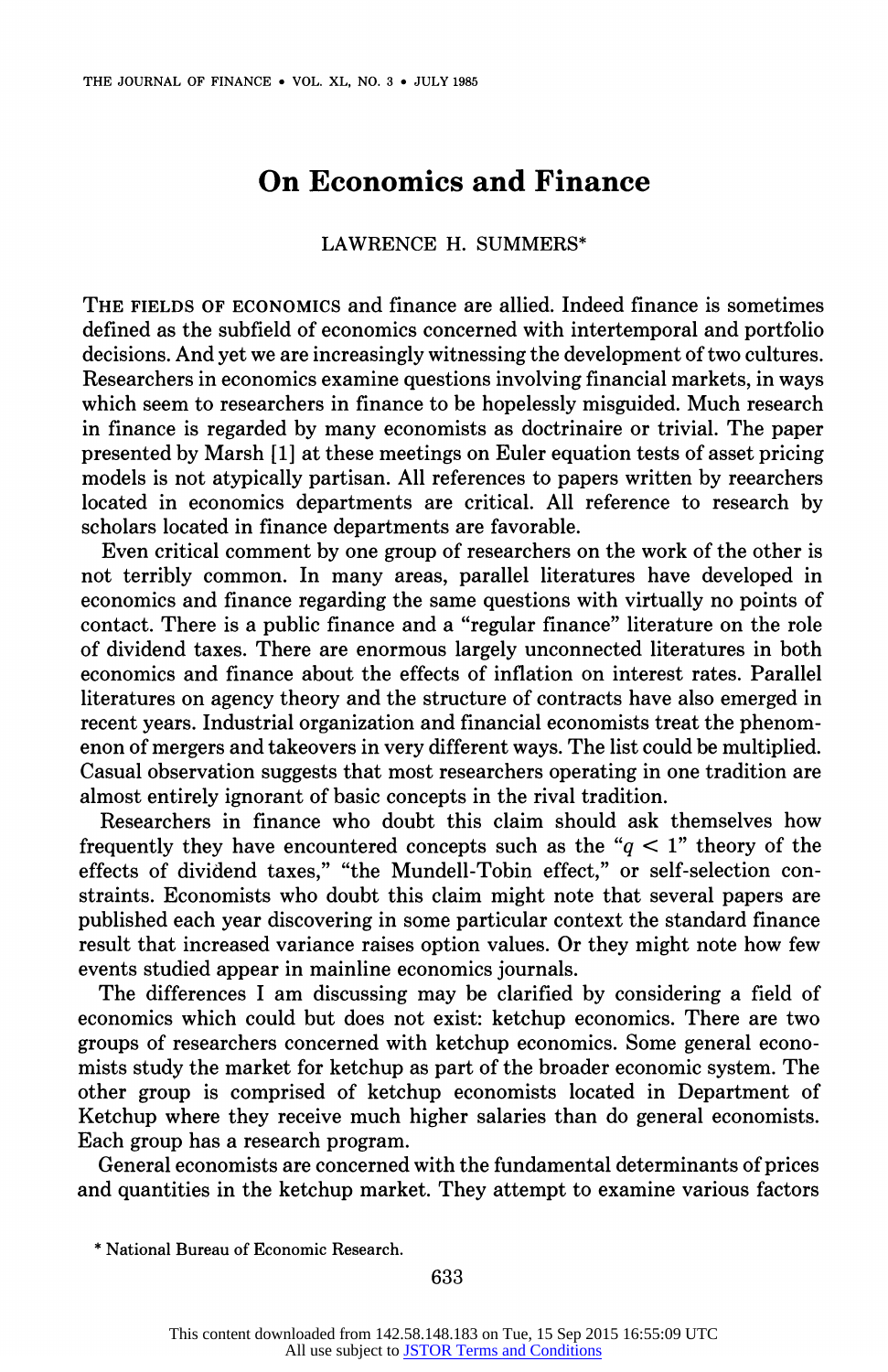**affecting the supply and demand for ketchup such as the cost of tomatoes, wages, the prices of ketchup substitutes and consumers incomes. They examine a number of different types of data in an effort to explain fluctuations in ketchup prices. The models that are estimated have some successes in explaining price fluctuations but there remain puzzles.** 

**Ketchup economists reject out of hand much of this research on the ketchup market. They believe that the data used is based on almost meaningless accounting information and are quick to point out that concepts such as costs of production vary across firms and are not accurately measurable in any event. They believe that ketchup transactions prices are the only hard data worth studying. Nonetheless ketchup economists have an impressive research program, focusing on the scope for excess opportunities in the ketchup market. They have shown that two quart bottles of ketchup invariably sell for twice as much as one quart bottles of ketchup except for deviations traceable to transactions costs, and that one cannot get a bargain on ketchup by buying and combining ingredients once one takes account of transactions costs. Nor are there gains to be had from storing ketchup, or mixing together different quality ketchups and selling the resulting product. Indeed, most ketchup economists regard the efficiency of the ketchup market as the best established fact in empirical economics.** 

**The parallels should be clear. Financial economists like ketchupal economists work only with hard data and are concerned with the interrelationships between the prices of different financial assets. They ignore what seems to many to be the more important question of what determines the overall level of asset prices. It would surely come as a surprise to a layman to learn that virtually no mainstream research in the field of finance in the last decade has attempted to account for the stock market boom of the 1960s or the spectacular decline in real stock prices during the mid-1970s.** 

**General economists studying the ketchup market may be asking the right questions but they will frequently lack the right data to answer them. Indeed, it may not be possible to construct tractable models that account for ketchup price fluctuations. But this does not establish the perversity of the ketchup market, only the inadequacy of current data, theory and empirical methods.** 

**Neither the finance approach to financial markets nor the approach taken by general economists has a unique claim on virtue. Rather they are complementary. Both have the potential to increase our understanding of how the economy operates. It is unfortunate, therefore, that researchers in economics pay so little attention to finance research, and perhaps more unfortunate that financialeconomists remain so reluctant to accept any research relating asset prices and fundamental values.** 

**Tremendous controversy has raged over the past several years as to whether or not the stock market is excessively volatile. Essentially the question posed is how much of the fluctuation in stock prices can be accounted for by variations in the expected future dividend streams. Shiller [2] concluded that fluctuations in expected future dividends could account for only a part of the variance in stock prices. This conclusion has been savagely attacked both orally and in print by numerous financial economists. The volatility test controversy is like a**